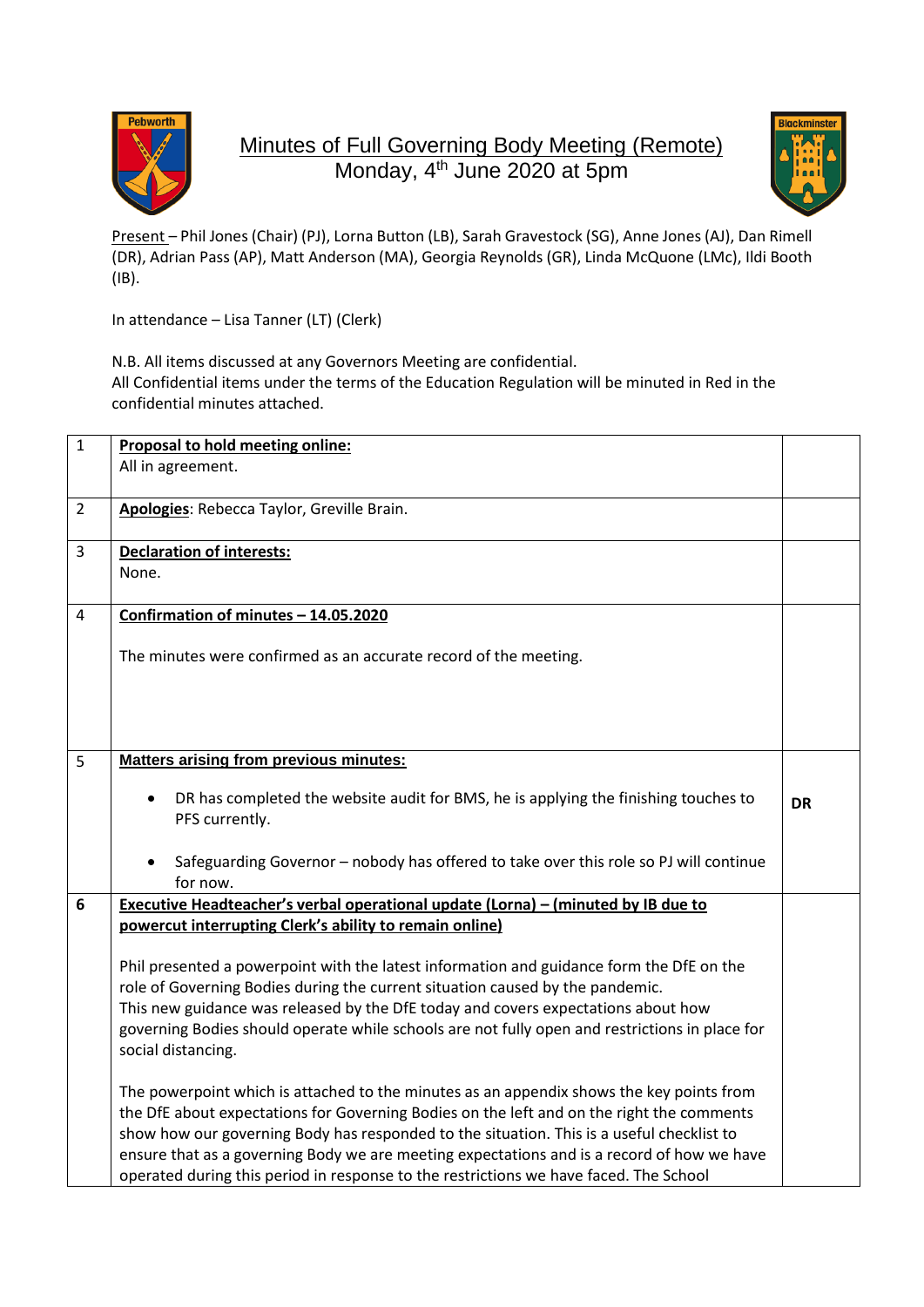approach has been a cautious and considered approach to decision making with the priority being meeting the needs of our pupils and the health, safety and well being of everybody in our school communities.

Q. AP to PJ: did DfE send guidance on what data is essential to send them

A. PJ: no

LB: verbal operational update. The original plan was for all year 6 to be in 8 bubbles. However, due to disquiet - SAGE backing NEU, NEU asking members to not go into school until at least 15th June and compounded with Local Authority sending an email on Friday afternoon before half term asking for risk assessment and premise checklist to be completed by Tuesday 26th May it was decided to use the SAGE model and have half of year 6 in one week and the other half in the following week and alternate them with a view to having all year 6 in the last 2 weeks of term. Key Worker and Vulnerable children will be kept in a separate group and we are open to them every week except Fridays when the school is closed for deep cleaning. PJ and LB sent a joint letter to the LA re. concerns over the late requests and completion dates being over half term after a bank holiday.

LB: met with NEU rep who stated members not coming in until at least 15th June. NEU checklist impossible to meet all the conditions. NEU rep stated that Worcestershire NEU secretaries had reached an agreement with the LA that no employee would be disciplined if they chose to work from home. Would be unfortunate as alternate weeks plan gives both staff and children 10 clear days away from school, however it will still work if NEU members chose not to come into work.

MA stated that he will not be following NEU advice and will come into school and that the staff in general felt a fair system had been arranged for working in school.

LB: re-iterated that all our plans to open had been approved by the LA.

Q. AP to LB: if teachers don't give prior warning and just don't turn up for work what is the process?

A. LB: NEU rep committed to 48 hours notice however we do have a cover supervisor who can step in. Worse case scenario, children will be sent home.

Q. AJ to LB: will all policies re. Covid-19 be put on the website?

A. LB: yes

Comment from LM that the school has shared our full risk assessment with parents so we are transparent.

Comment from LB that staff very supportive, some are anxious but they are reassured. The take up on key worker children coming into school during the shut-down has been low.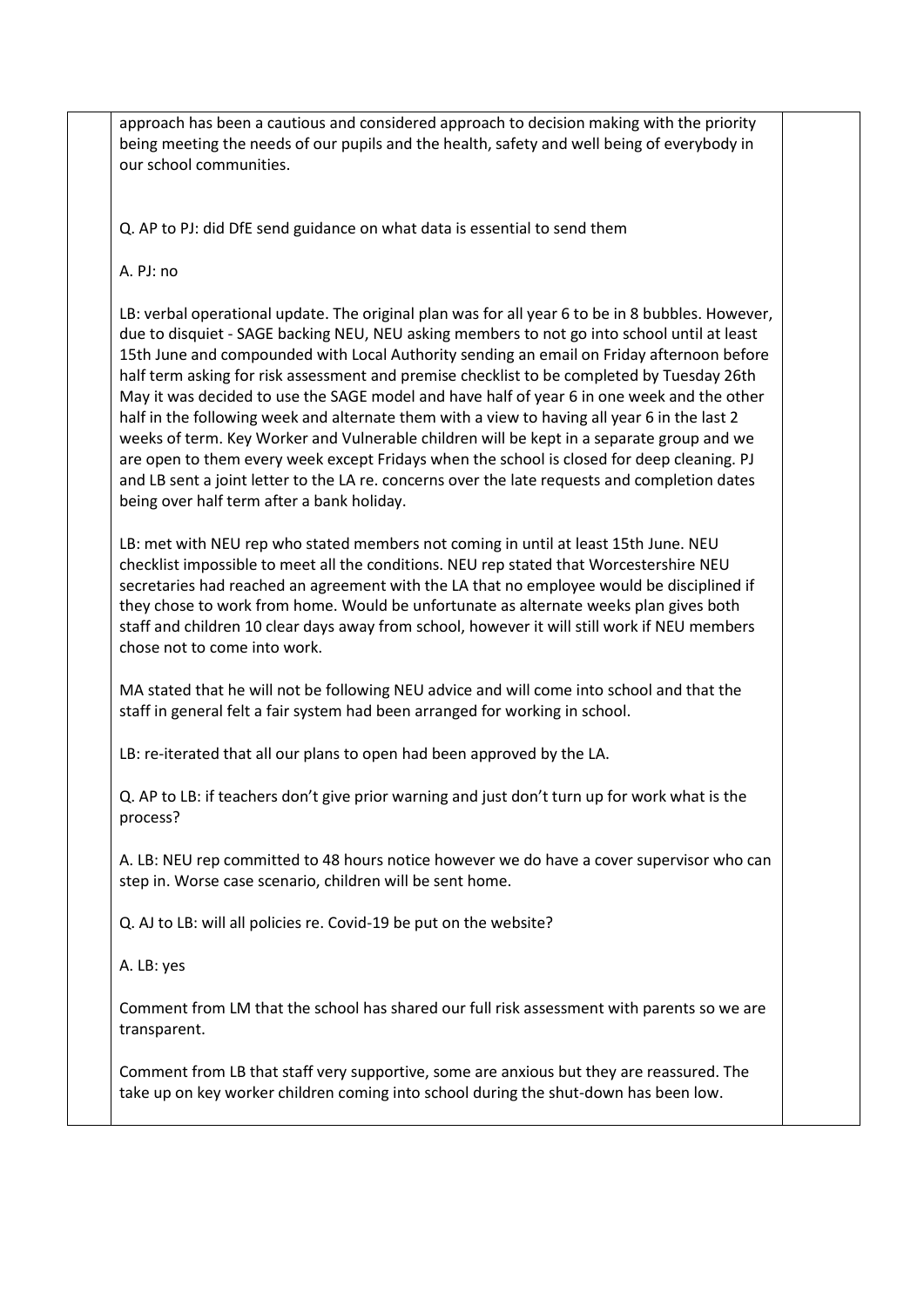|                         | Comment from PJ that a lot of work has gone into all the documents and that it is important<br>to maintain the trust of the local community and ensure as a school we have done everything<br>thoroughly. LB was appreciative of the support from all the governors.                                                                                                                                                                                                                                                                                                                                                                                                                                                                                                                                                                                                                                                                                                                                  |  |
|-------------------------|-------------------------------------------------------------------------------------------------------------------------------------------------------------------------------------------------------------------------------------------------------------------------------------------------------------------------------------------------------------------------------------------------------------------------------------------------------------------------------------------------------------------------------------------------------------------------------------------------------------------------------------------------------------------------------------------------------------------------------------------------------------------------------------------------------------------------------------------------------------------------------------------------------------------------------------------------------------------------------------------------------|--|
|                         |                                                                                                                                                                                                                                                                                                                                                                                                                                                                                                                                                                                                                                                                                                                                                                                                                                                                                                                                                                                                       |  |
| $\overline{\mathbf{z}}$ | Plans for Wider opening of schools:                                                                                                                                                                                                                                                                                                                                                                                                                                                                                                                                                                                                                                                                                                                                                                                                                                                                                                                                                                   |  |
|                         | PFS: GR reported that possibly 2 or 4 children are planning to return once school has been<br>able to reopen (PFS remained closed at the time of the meeting due to preventative safety<br>measures being put into place to ensure the water system is fully safe and compliant.) Parents<br>have been supportive of the decision to delay opening as they understand the school's<br>position in ensuring everybody's safety. All procedures relating to building maintenance being<br>reviewed currently.                                                                                                                                                                                                                                                                                                                                                                                                                                                                                           |  |
|                         | The PFS NEU rep has confirmed that the completed checklist meets all of the union's<br>requirements.                                                                                                                                                                                                                                                                                                                                                                                                                                                                                                                                                                                                                                                                                                                                                                                                                                                                                                  |  |
|                         | There may be some issues when more year groups restart, due to two out of the three<br>qualified teachers being considered vulnerable.                                                                                                                                                                                                                                                                                                                                                                                                                                                                                                                                                                                                                                                                                                                                                                                                                                                                |  |
| 8                       | <b>Approval of Risk Assessment for wider opening of schools:</b>                                                                                                                                                                                                                                                                                                                                                                                                                                                                                                                                                                                                                                                                                                                                                                                                                                                                                                                                      |  |
|                         | It was explained to governors how the risk assessment had been completed and<br>governors gave their approval                                                                                                                                                                                                                                                                                                                                                                                                                                                                                                                                                                                                                                                                                                                                                                                                                                                                                         |  |
| 9                       | Teaching and learning update - Including on site and distance learning provision (Lorna,<br>Linda, Georgia)                                                                                                                                                                                                                                                                                                                                                                                                                                                                                                                                                                                                                                                                                                                                                                                                                                                                                           |  |
|                         | LB referred to the current distance learning provision at BMS and said that whilst a lot<br>of children had been sharing completed work with school, this is not a sustainable<br>position as not all families are able to support the work at home. The current situation<br>makes it difficult to monitor work achieved. LMc stated form tutors had contacted<br>students to see if they needed help logging onto Show My Homework and now only a<br>small number still have not accessed the app.<br>AP speaking as a parent governor praised the school for how work had been set out<br>and provided.<br>SENDCO is supporting SEN children.<br>GR described difficulties in gauging feedback from PFS students working at home.<br>$\bullet$<br>However, Class DoJo now allows for work to be uploaded online which has proved<br>useful.<br>LMc pointed out to governors that PiXL will help to identify any learning gaps quite<br>clearly so that these can be rectified as soon as possible. |  |